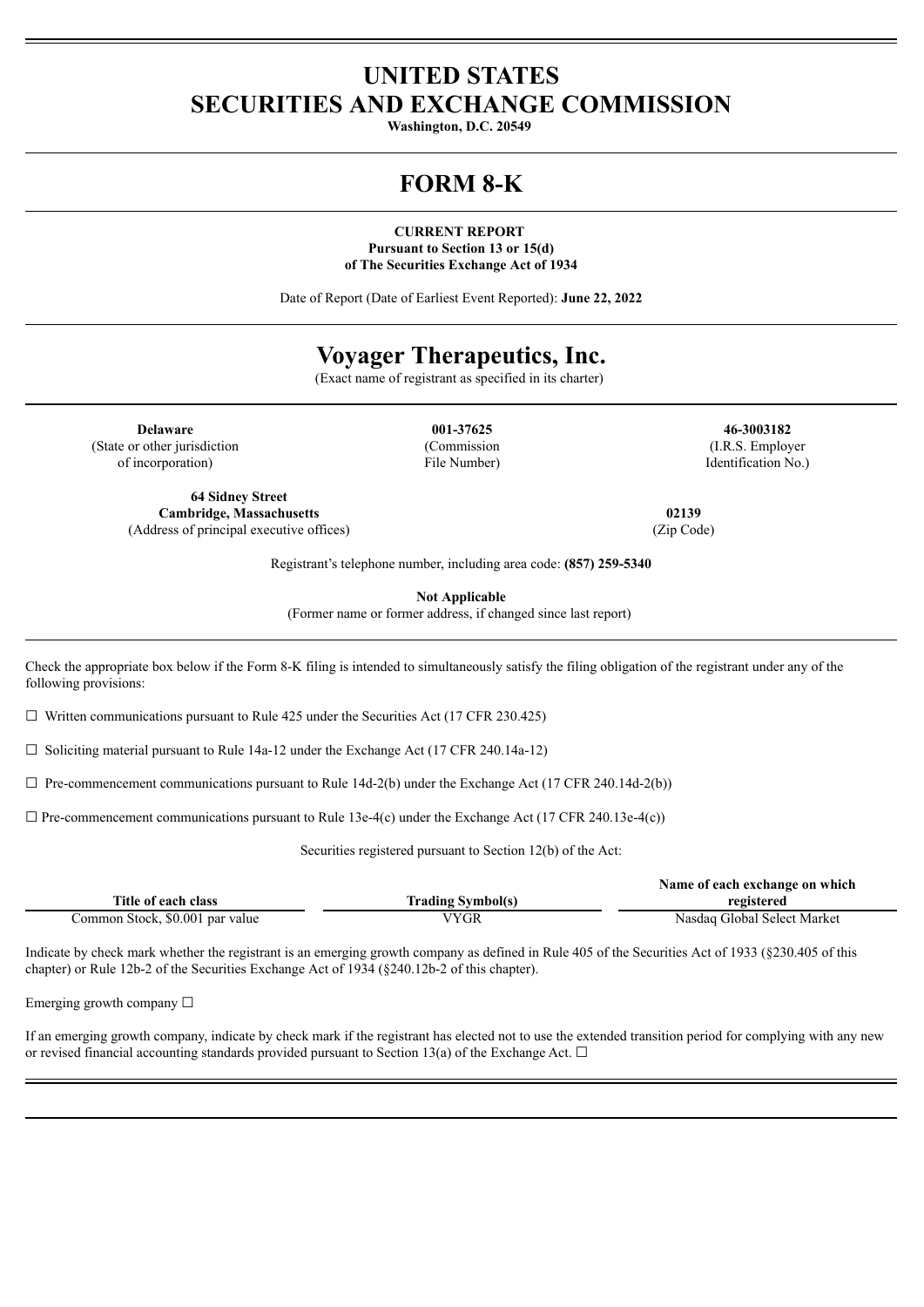### **Item 1.01. Entry into a Material Definitive Agreement.**

On June 22, 2022 (the "Termination Date"), Voyager Therapeutics, Inc., a Delaware corporation (the "Company"), entered into a Lease Termination Agreement (the "Termination Agreement") with BRE-BMR Pilgrim & Sidney LLC, a Delaware limited liability company, as successor-in-interest to UP 45/75 Sidney Street, LLC, a Delaware limited liability company (the "Landlord"), pursuant to which, effective immediately, the parties terminated that certain Lease Agreement by and between the Company and the Landlord, dated as of April 1, 2014 and as amended to date (the "Lease"). Under the Lease, the Company had leased approximately 45,000 square feet of office and laboratory space located at 75 Sidney Street in Cambridge, Massachusetts (the "Premises"). The Lease was previously scheduled to terminate, in accordance with its terms, on November 30, 2026. The Company did not incur any termination penalties in connection with its execution of the Termination Agreement or the termination of the Lease.

In connection with the Termination Agreement, the Company also entered into a Sublease Termination Agreement (the "Sublease Termination Agreement") on the Termination Date with BioNTech US Inc., a Delaware corporation ("BioNTech"), pursuant to which the parties terminated that certain Sublease Agreement by and between the Company and BioNTech, dated as of September 3, 2021 (the "Sublease"). The Company had subleased to BioNTech approximately 18,000 square feet of the Premises under the Sublease. The Sublease was previously scheduled to terminate, in accordance with its terms, on December 31, 2024. The Company did not incur any termination penalties in connection with its execution of the Sublease Termination Agreement or the termination of the Sublease. The Company further conveyed the ownership of certain personal property in the Premises to BioNTech pursuant to a bill of sale as of the Termination Date.

The foregoing descriptions of certain terms of the Termination Agreement and the Sublease Termination Agreement are qualified in their entirety by reference to such agreements, copies of which are attached as Exhibits 10.1 and 10.2 hereto and are incorporated by reference herein.

## **Item 1.02. Termination of a Material Definitive Agreement.**

The information set forth in Item 1.01 of this Current Report on Form 8-K is incorporated by reference into this Item 1.02.

### **Item 9.01 Financial Statements and Exhibits.**

(d) Exhibits

#### **Exhibit**

| No.  | <b>Description</b>                                                                                                                 |
|------|------------------------------------------------------------------------------------------------------------------------------------|
| 10.1 | Lease Termination Agreement by and between Voyager Therapeutics, Inc. and BRE-BMR Pilgrim & Sidney LLC, dated as of June 22, 2022. |
| 10.2 | Sublease Termination Agreement by and between Voyager Therapeutics, Inc. and BioNTech US Inc., dated as of June 22, 2022.          |
| 104  | Cover Page Interactive Data File (formatted as Inline XBRL and contained in Exhibit 101).                                          |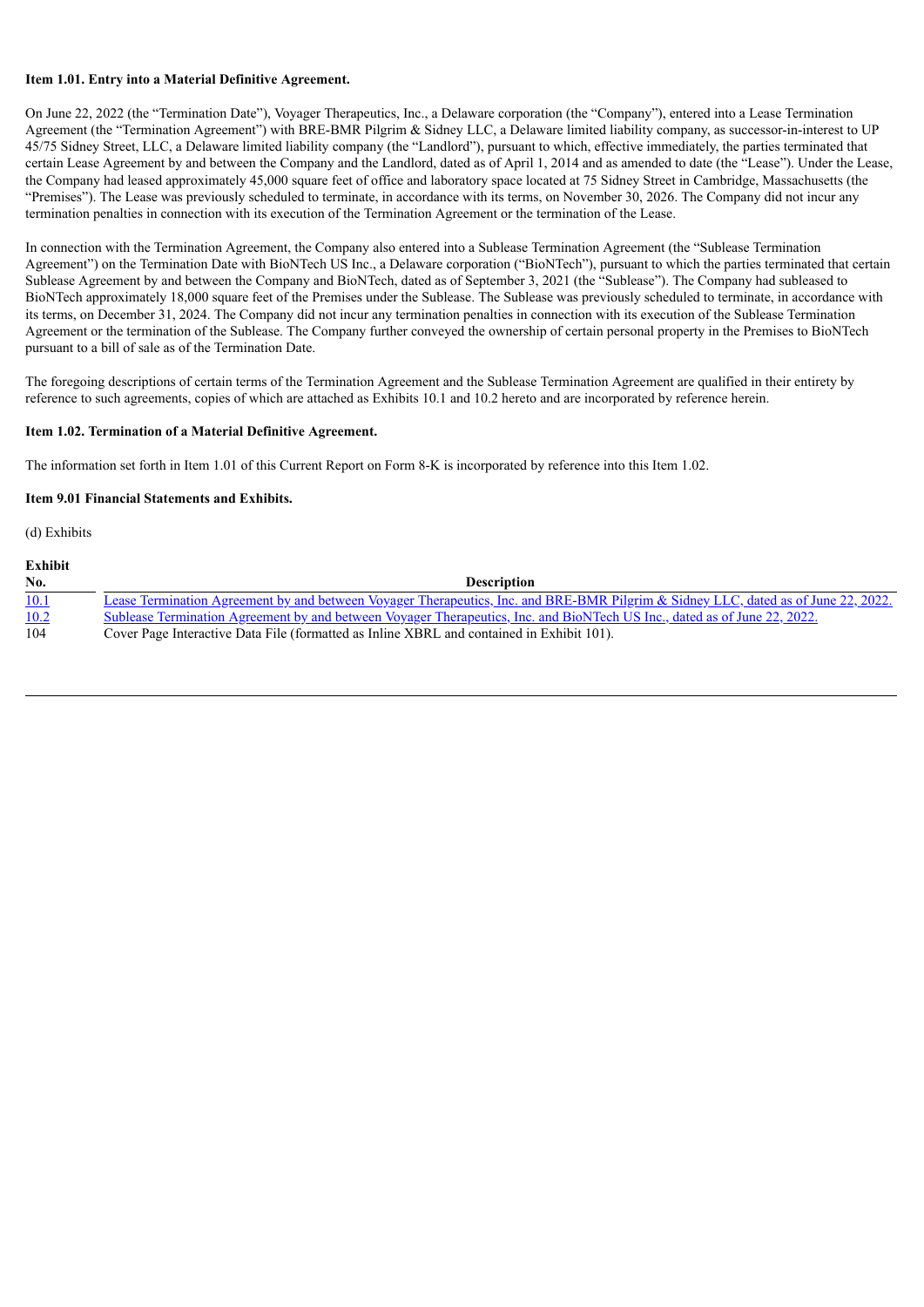## **SIGNATURES**

Pursuant to the requirements of the Securities Exchange Act of 1934, the registrant has duly caused this report to be signed on its behalf by the undersigned hereunto duly authorized.

VOYAGER THERAPEUTICS, INC.

Date: June 23, 2022 By: /s/ Alfred Sandrock, M.D., Ph.D.

Alfred Sandrock, M.D., Ph.D. Chief Executive Officer, President, and Director (Principal Executive Officer)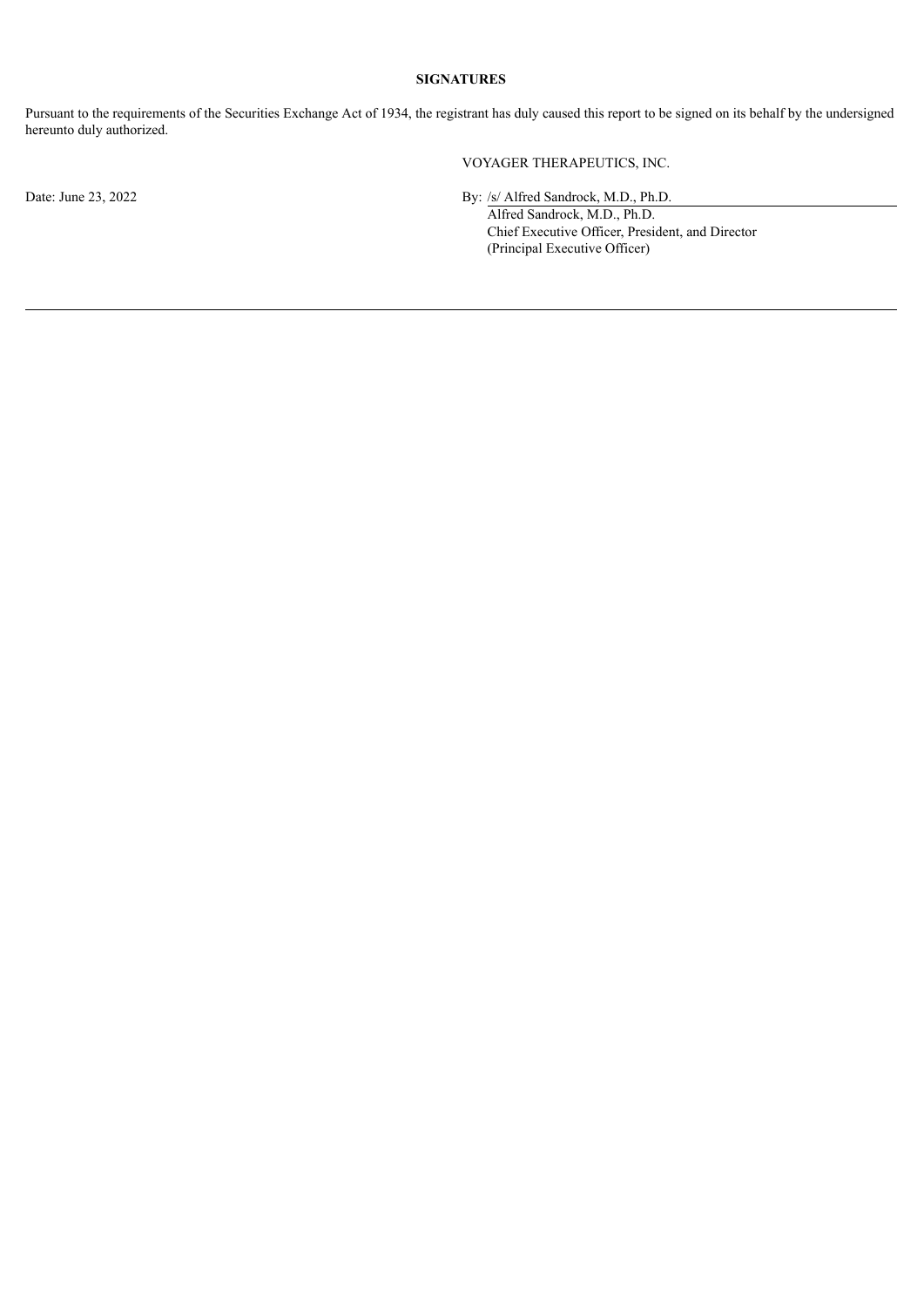## **LEASE TERMINATION AGREEMENT**

<span id="page-3-0"></span>THIS LEASE TERMINATION AGREEMENT (this "Agreement") is entered into as of this 22<sup>nd</sup> day of June, 2022 ("Effective Date"), by and between BRE-BMR Pilgrim & Sidney LLC, a Delaware limited liability company, as successor-in-interest to UP 45/75 Sidney Street, LLC ("Landlord") and Voyager Therapeutics, Inc., a Delaware corporation ("Tenant").

## **RECITALS**

A. WHEREAS, Landlord and Tenant entered into that certain Lease dated as of April 1, 2014, as amended by that certain First Amendment to Lease Agreement (the "First Amendment") dated as of December 23, 2015, as further amended by that certain Second Amendment to Lease Agreement (the "Second Amendment") dated as of February 5, 2018, and as further amended by that certain Third Amendment to Lease Agreement (the "Third Amendment") dated as of June 1, 2018 (as the same may have been amended, amended and restated, supplemented or otherwise modified from time to time, the "Lease"), whereby Tenant leases certain premises consisting of 47,493 rentable square feet (the "Premises") from Landlord in the building located at 75 Sidney Street in Cambridge, Massachusetts (the "Building"); and

B. WHEREAS, Landlord and Tenant desire to terminate the Lease in accordance with the provisions set forth herein; and

C. WHEREAS, Landlord acknowledges that Tenant has subleased 17,931 rentable square feet of the Premises on the fifth  $(5<sup>th</sup>)$  floor of the Building (the "Subleased Premises") to BioNTech US Inc. ("BioNTech") pursuant to a Sublease Agreement dated as of September 3, 2021 (the "BioNTech") Sublease"), to which Landlord has consented pursuant to a Consent to Sublease dated as of September 7, 2021; and

D. WHEREAS, Tenant currently occupies 29,562 rentable square feet on the fourth (4<sup>th</sup>) floor of the Building ("Tenant's Remaining Premises"); and

E. WHEREAS, simultaneously herewith, Landlord and BioNTech are entering into a direct lease of the Premises.

#### **AGREEMENT**

NOW, THEREFORE, Landlord and Tenant, in consideration of the mutual promises contained herein and for other good and valuable consideration, the receipt and sufficiency of which are hereby acknowledged, and intending to be legally bound, agree as follows:

1. Surrender Obligations. Tenant has previously delivered to Landlord a Cleaning, Decontamination and Sanitization Certification, issued April 28, 2022, together with a letter dated April 5, 2022 for Tenant's Remaining Premises (collectively, the "Exit Survey") both prepared by Safety Partners, Inc., which Exit Survey has been accepted by Landlord. In addition, Tenant has (i) placed laboratory equipment decontamination forms on all decommissioned fixtures and equipment remaining within the laboratory areas of the Tenant's Remaining Premises to assure safe occupancy by future users, (ii) provided written evidence of all appropriate governmental releases obtained by Tenant in accordance with applicable laws, to the extent there are any, and (iii) conducted a site inspection of Tenant's Remaining Premises with Landlord. Landlord acknowledges and agrees that Tenant has no obligation to perform an Exit Survey or to carry out any other surrender related obligations relating to the Subleased Premises. Notwithstanding anything in the Lease to the contrary, Landlord acknowledges and agrees that Tenant's movable trade fixtures, furnishings, goods and effects listed on Exhibit A attached hereto ("Tenant Personal Property") may remain in the Premises upon Lease Termination (as defined below). Tenant represents that ownership of such Tenant Personal Property has been conveyed to BioNTech pursuant to a Bill of Sale as of Lease Termination.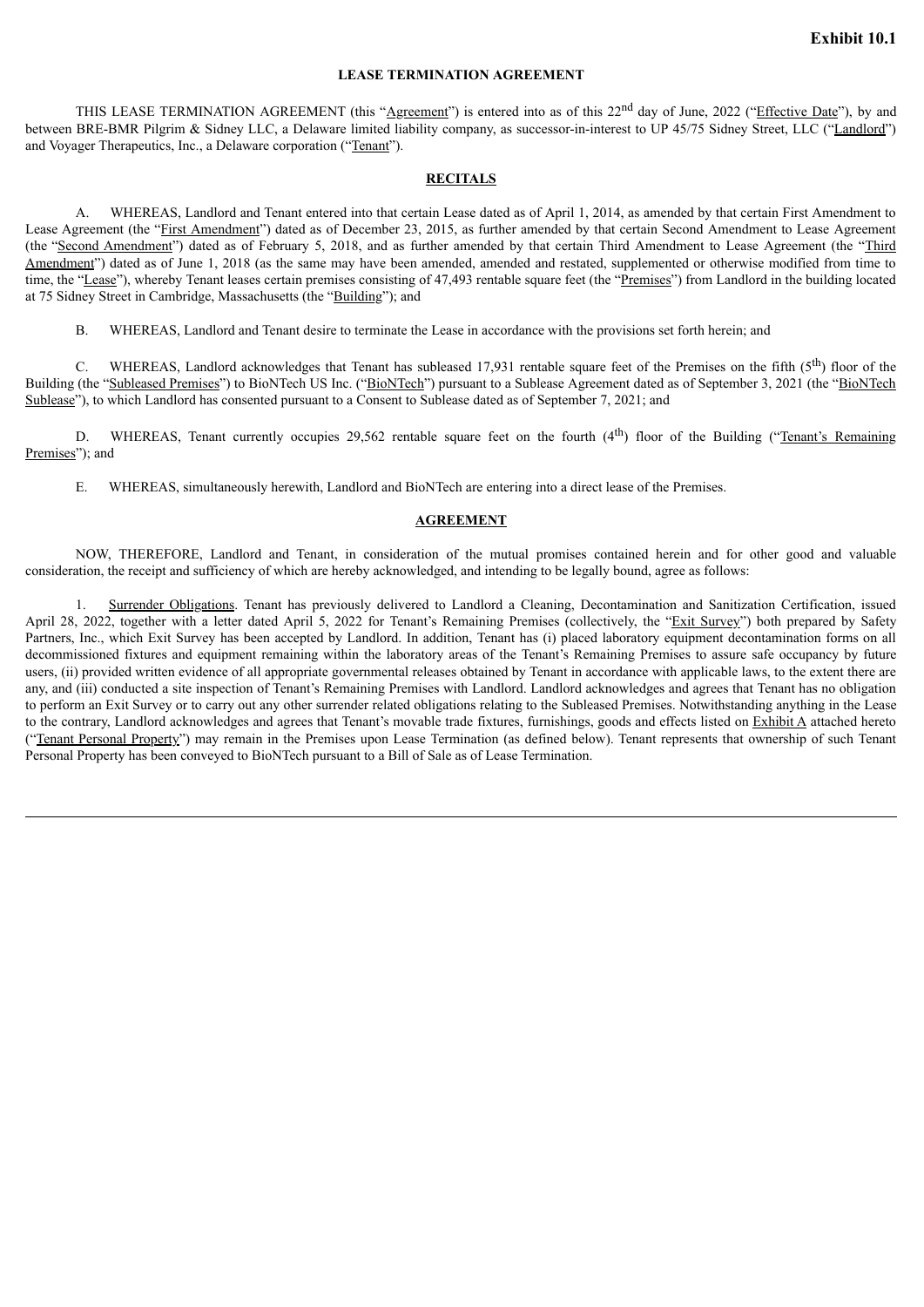2. Termination Fee. There shall be no termination fee due in connection with this Lease Termination.

3. Lease Termination. Landlord acknowledges that Tenant has fully satisfied all of its surrender obligations set forth in Section 1 of this Agreement and in the Lease ("Surrender Obligations"). As of the Effective Date, Tenant hereby surrenders Tenant's Remaining Premises and the Subleased Premises to Landlord or at Landlord's direction, to BioNTech. The Lease is hereby terminated effective as of the Effective Date ("Lease Termination"). As of Lease Termination, the Lease shall be fully and finally surrendered and terminated and shall no longer be of any force or effect, except for those provisions that, by their express terms, survive the expiration or earlier termination of the Lease. Tenant represents that upon Lease Termination, the BioNTech Sublease shall also automatically terminate, shall be fully and finally surrendered and shall no longer be of any force or effect, except for those provisions that, by their express terms, survive the expiration or earlier termination of the BioNTech Sublease. Tenant's Annual Fixed Rent, Tenant's Operating Expenses Allocable to the Premises and Tenant's Tax Expenses Allocable to the Premises shall be apportioned between Landlord and Tenant as of the Effective Date and paid, if applicable, to the party entitled to the same as set forth in the Lease.

4. Reservation of Rights. Notwithstanding any Lease Termination, neither Landlord nor Tenant waives, and each hereby reserves, any rights and/or remedies that it may have under the Lease or at law or in equity arising from any default or breach by the other party under the Lease existing as of the Lease Termination.

Quitclaim. To the extent, if any, that the Lease gives Tenant any right, title or interest in or to the Premises, Tenant does hereby remise, release and quitclaim to Landlord such right, title or interest in or to the Premises as of the Lease Termination and shall execute and deliver to Landlord any documentation reasonably requested by Landlord to effect or document such remise, release and quitclaim.

6. Representation of Parties. Each party represents that it has not made any assignment, sublease, transfer, conveyance or other disposition of the Lease or any interest therein, other than the BioNTech Sublease, and has no knowledge of any agreement that would result in any mechanic's lien or other claim, demand, obligation, liability, action or cause of action arising from or with respect to the Lease or Tenant's Remaining Premises.

7. Attorneys' Fees. Except as otherwise expressly set forth in this Agreement, each party shall pay its own costs and expenses incurred in connection with this Agreement and such party's performance under this Agreement, provided, that if either party commences an action, proceeding, demand, claim, action, cause of action or suit against the other party arising out of or in connection with this Agreement, then the substantially prevailing party shall be reimbursed by the other party for all reasonable costs and expenses, including reasonable attorneys' fees and expenses, incurred by the substantially prevailing party in such action, proceeding, demand, claim, action, cause of action or suit, and in any appeal in connection therewith (regardless of whether the applicable action, proceeding, demand, claim, action, cause of action, suit or appeal is voluntarily withdrawn or dismissed).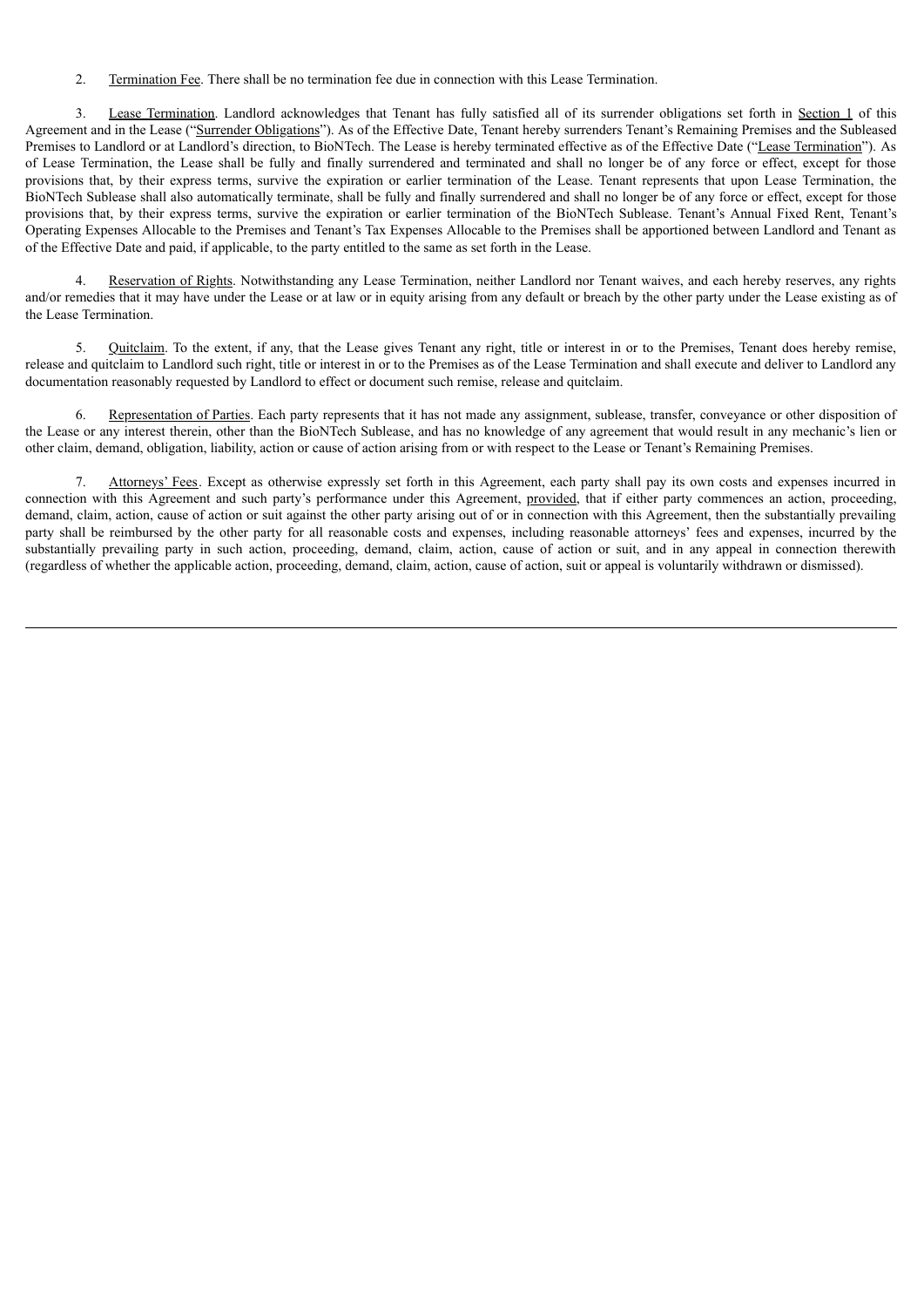8. Integration. The terms of this Agreement are intended by the parties as a final, complete and exclusive expression of their agreement with respect to the terms that are included in this Agreement, and may not be contradicted or supplemented by evidence of any other prior or contemporaneous agreement.

9. Successors and Assigns. Each of the covenants, conditions and agreements contained in this Agreement shall inure to the benefit of and shall apply to and be binding upon the parties hereto and their respective administrators and permitted successors, assigns and sublessees. Nothing in this section shall in any way alter the provisions of the Lease restricting assignment and subletting.

10. Governing Law. This Agreement shall be governed by and construed and enforced in accordance with the laws of the Commonwealth of Massachusetts, without regard to Massachusetts' conflict of law principles.

11. Authority. Each of the parties hereto guarantees, warrants and represents that the execution and consummation of this Agreement have been duly authorized by all appropriate company action, and the individual or individuals signing this Agreement have the power, authority and legal capacity to sign this Agreement on behalf of and to bind all entities, corporations, partnerships, limited liability companies, joint venturers or other organizations and entities on whose behalf such individual or individuals have signed.

12. Counterparts. This Agreement may be executed in one or more counterparts, each of which, when taken together, shall constitute one and the same document.

13. Amendment. No provision of this Agreement may be modified, amended or supplemented except by an agreement in writing signed by Landlord and Tenant.

14. Waiver of Jury Trial. To the extent permitted by applicable laws, the parties waive trial by jury in any action, proceeding or counterclaim brought by the other party hereto related to matters arising out of or in any way connected with this Agreement or Tenant's use or occupancy of the Premises or any claim of injury or damage related to this Agreement or the Premises*.*

15. Facsimile and PDF Signatures. A facsimile or portable document format (PDF) signature or electronic signature on this Agreement shall be equivalent to, and have the same force and effect as, an original signature.

16. Voluntary Agreement. The parties have read this Agreement and the mutual releases contained in it, and have freely and voluntarily entered into this Agreement.

17. Defined Terms. Capitalized terms not otherwise defined herein shall have the meanings given them in the Lease.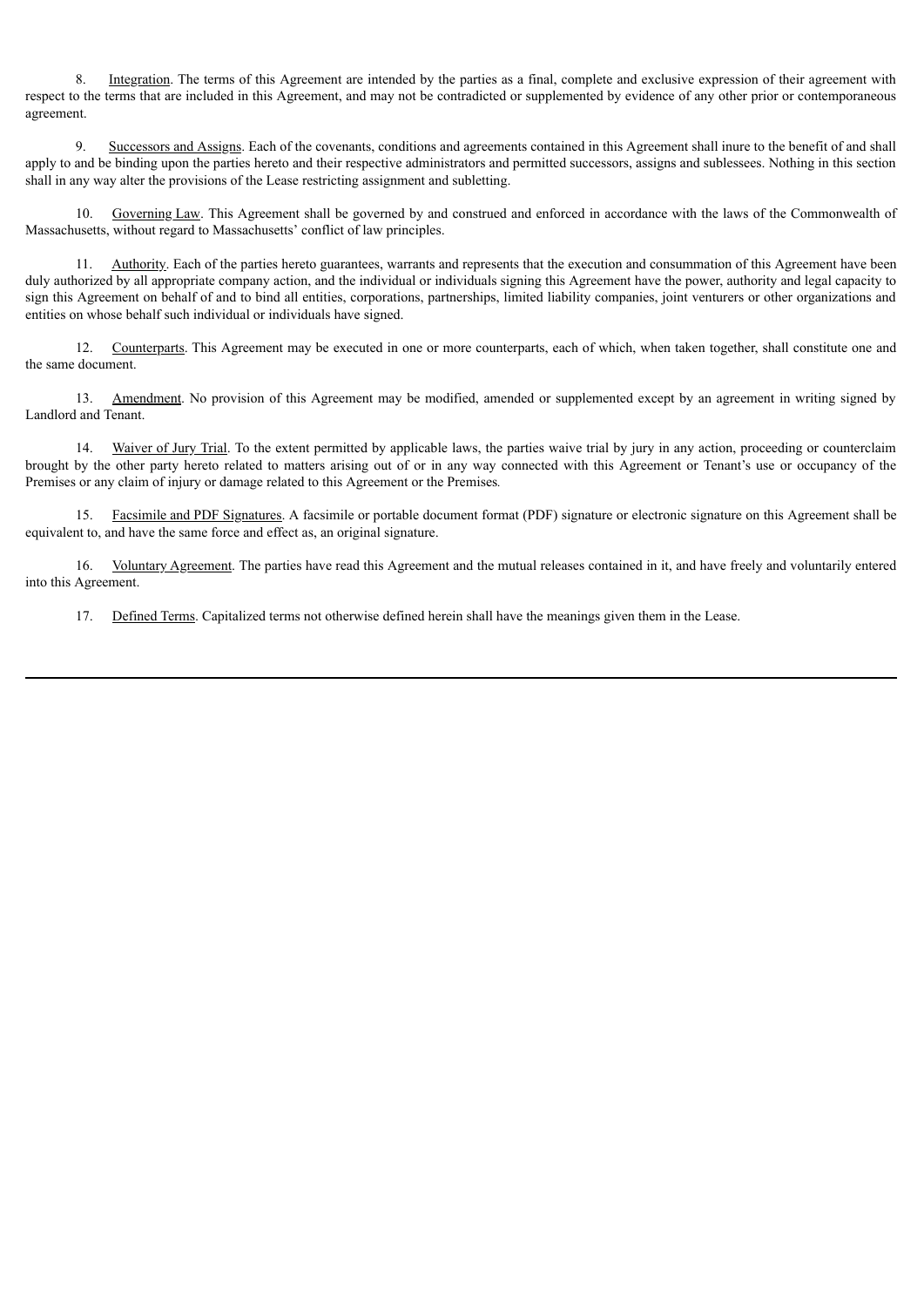IN WITNESS WHEREOF, the parties have caused this Agreement to be executed as a sealed Massachusetts instrument as of the day hereinabove first written.

## LANDLORD**:**

BRE-BMR Pilgrim & Sidney LLC, a Delaware limited liability company

By: */s/ Colleen O'Connor*

|      | Name: Colleen O'Connor             |
|------|------------------------------------|
| Its: | SVP, Leasing, East Coast & UK Mkts |

## TENANT:

Voyager Therapeutics, Inc., a Delaware corporation

| By:  | /s/ Robin Swartz   |
|------|--------------------|
|      | Name: Robin Swartz |
| Its: | COO                |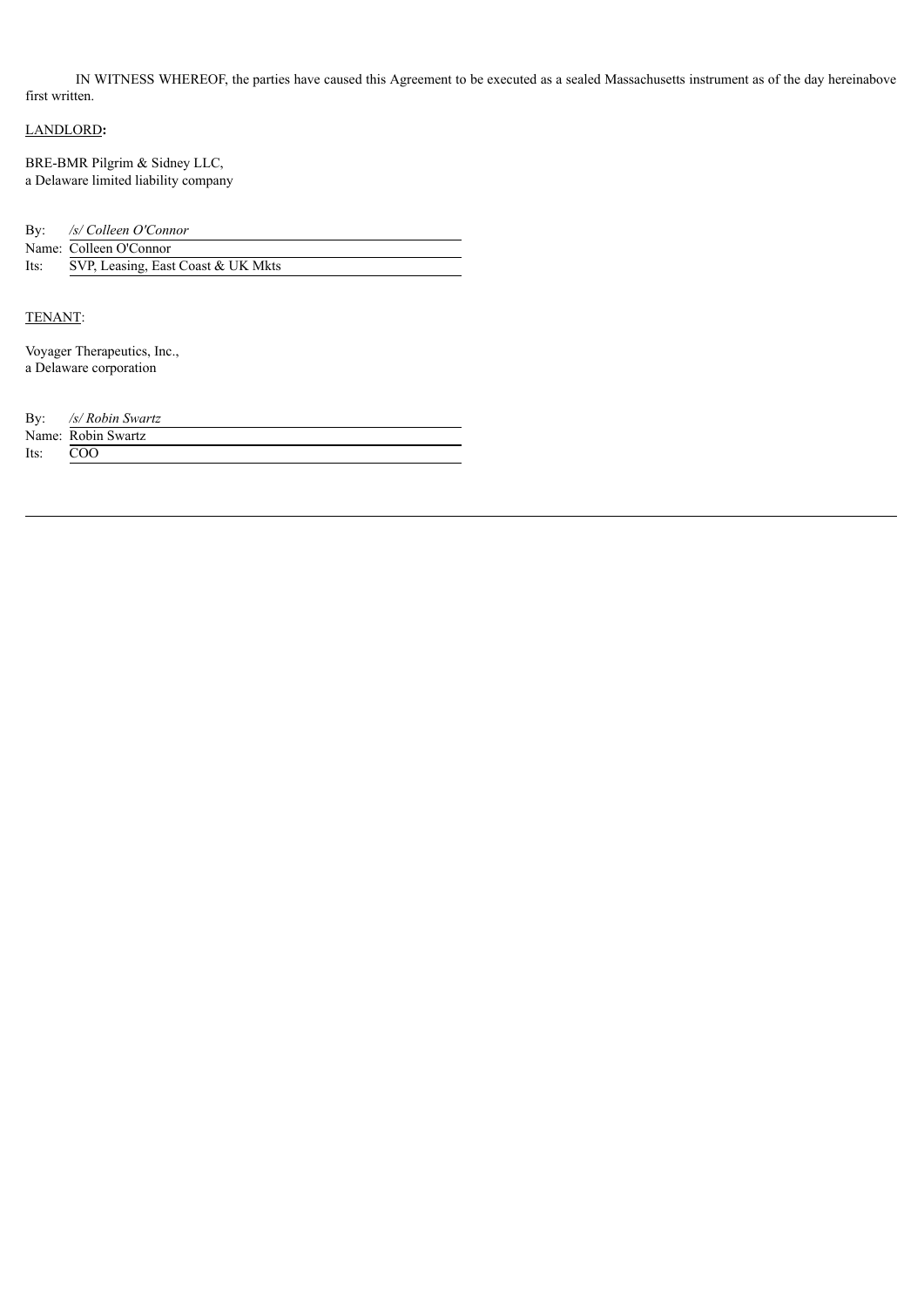## **SUBLEASE TERMINATION AGREEMENT**

<span id="page-7-0"></span>THIS SUBLEASE TERMINATION AGREEMENT (this "Agreement") is entered into as of this 22<sup>nd</sup> day of June, 2022 ("Effective Date"), by and between Voyager Therapeutics, Inc., a Delaware corporation ("Voyager"), and BioNTech US Inc., a Delaware corporation ("BioNTech").

## **RECITALS**

A. WHEREAS, UP 45/75 Sidney Street, LLC, as predecessor to BRE-BMR Pilgrim & Sidney LLC ("Landlord") and Voyager entered into that certain Lease dated as of April 1, 2014, as amended by that certain First Amendment to Lease Agreement (the "First Amendment") dated as of December 23, 2015, as further amended by that certain Second Amendment to Lease Agreement (the "Second Amendment") dated as of February 5, 2018, and as further amended by that certain Third Amendment to Lease Agreement (the "Third Amendment") dated as of June 1, 2018 (as the same may have been amended, amended and restated, supplemented or otherwise modified from time to time, the "Lease"), whereby Voyager leases certain premises consisting of 47,493 rentable square feet (the "Premises") from Landlord in the building located at 75 Sidney Street in Cambridge, Massachusetts (the "Building"); and

B. WHEREAS, Landlord and Voyager intend to terminate the Lease in accordance with a Lease Termination Agreement dated the date hereof; and

C. WHEREAS, Voyager has subleased 17,931 rentable square feet of the Premises on the fifth  $(5<sup>th</sup>)$  floor of the Building (the "Subleased Premises") to BioNTech pursuant to a Sublease Agreement dated as of September 3, 2021 (the "BioNTech Sublease"), to which Landlord has consented pursuant to a Consent to Sublease dated as of September 7, 2021; and

- D. WHEREAS, simultaneously herewith, Landlord and BioNTech are entering into a direct lease of the Premises; and
- E. WHEREAS, Voyager and BioNTech desire to terminate the BioNTech Sublease in accordance with the terms hereof.

### **AGREEMENT**

NOW, THEREFORE, Voyager and BioNTech, in consideration of the mutual promises contained herein and for other good and valuable consideration, the receipt and sufficiency of which are hereby acknowledged, and intending to be legally bound, agree as follows:

1. Termination Fee. There shall be no termination fee due in connection with this Lease Termination.

2. Sublease Termination. As of the Effective Date, BioNTech hereby surrenders the Subleased Premises to Voyager and Landlord. Upon the Effective Date, the BioNTech Sublease shall automatically terminate, shall be fully and finally surrendered and shall no longer be of any force or effect, except for those provisions that, by their express terms, survive the expiration or earlier termination of the BioNTech Sublease. For the avoidance of doubt, BioNTech shall not be required to have the Subleased Premises decontaminated as set forth in Section 11(a) of the BioNTech Sublease. BioNTech's Annual Fixed Rent, Subtenant's Share of Operating Expenses and Subtenant's Share of Taxes shall be apportioned between Voyager and BioNTech as of the Effective Date and paid, if applicable, to the party entitled to the same as set forth in the Lease.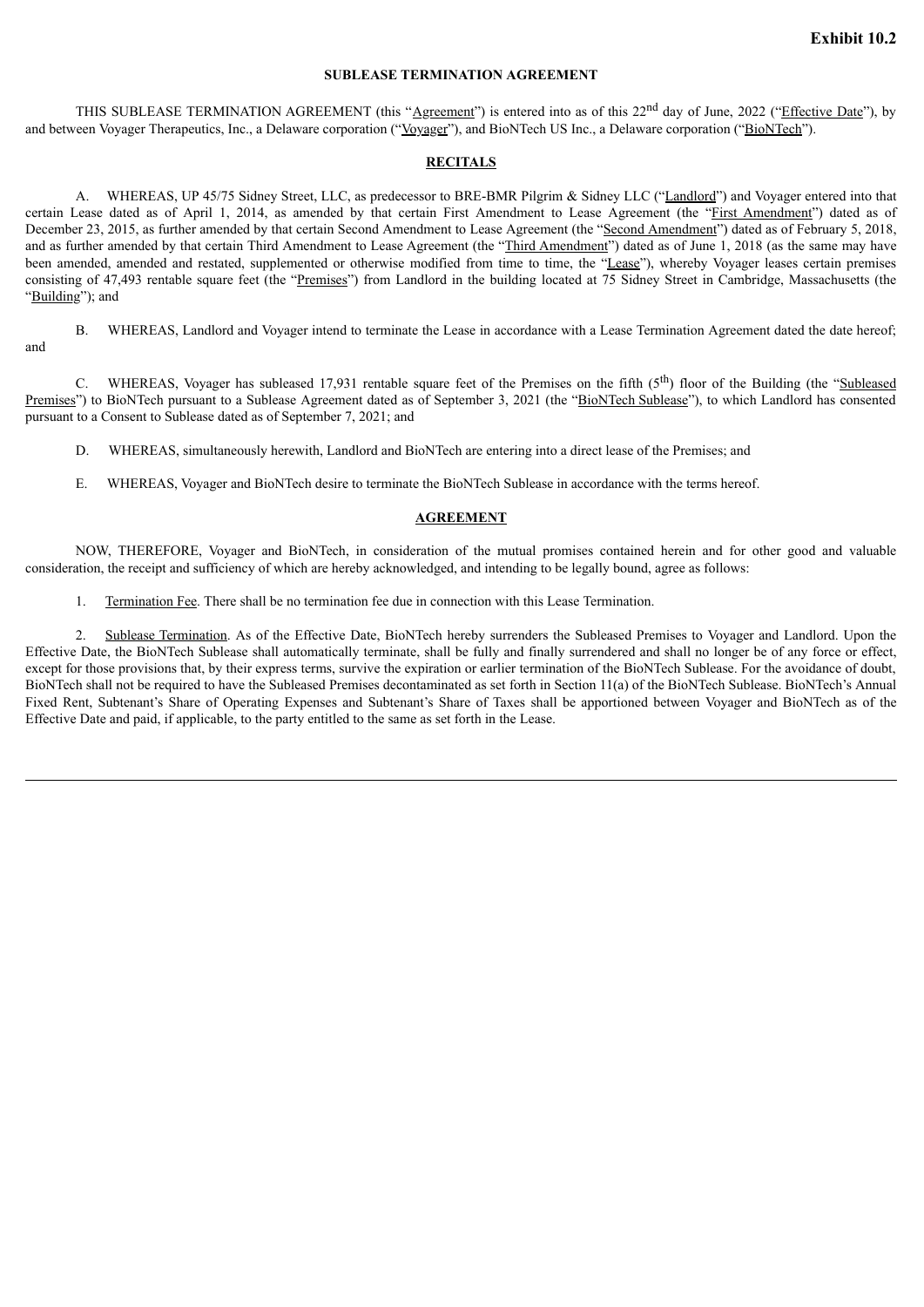3. Estoppel. BioNTech acknowledges and agrees that Voyager is in full compliance with the terms of the BioNTech Sublease and no event exists or has occurred that constitutes or, with notice or the passage of time, would constitute, a default by Voyager under the BioNTech Sublease. Voyager acknowledges and agrees that BioNTech is in full compliance with the terms of the BioNTech Sublease and no event exists or has occurred that constitutes or, with notice or the passage of time, would constitute, a default by BioNTech under the BioNTech Sublease.

4. Release of Rights. As of the Effective Date, Voyager and BioNTech, each on behalf of itself, and its officers, directors, and employees (collectively, the "Releasing Parties") fully and unconditionally remises, releases, and forever discharges, the other party and its officers, directors, and employees (collectively, the "Released Parties") of and from any and all covenants, contracts, omissions, claims, causes of action, liabilities and damages of every nature whatsoever, whether known or unknown, disclosed or undisclosed, whether in law or in equity, that the Releasing Parties have or, in the future, may have, from the date of execution of the BioNTech Sublease through and including the Effective Date, arising out of, or related to or concerning the BioNTech Sublease or BioNTech's occupancy of the Subleased Premises or matters arising or resulting therefrom, except with regard to the apportionment referenced in Section 2 and the return of the security deposit, which Voyager agrees to return to BioNTech within ten (10) business days of the Effective Date.

5. Quitclaim. To the extent, if any, that the BioNTech Sublease gives BioNTech any right, title or interest in or to the Subleased Premises, BioNTech does hereby remise, release and quitclaim to Landlord such right, title or interest in or to the Subleased Premises as of the Effective Date and shall execute and deliver to Voyager any documentation reasonably requested by Voyager to effect or document such remise, release and quitclaim.

6. Representation of Parties. Each party represents that it has not made any assignment, further sublease, transfer, conveyance or other disposition of the BioNTech Sublease or any interest therein, and has not made or entered into any agreement that would result in any mechanic's lien or other claim, demand, obligation, liability, action or cause of action arising from or with respect to the BioNTech Sublease or the Subleased Premises.

7. Attorneys' Fees. Except as otherwise expressly set forth in this Agreement, each party shall pay its own costs and expenses incurred in connection with this Agreement and such party's performance under this Agreement, provided, that if either party commences an action, proceeding, demand, claim, action, cause of action or suit against the other party arising out of or in connection with this Agreement, then the substantially prevailing party shall be reimbursed by the other party for all reasonable costs and expenses, including reasonable attorneys' fees and expenses, incurred by the substantially prevailing party in such action, proceeding, demand, claim, action, cause of action or suit, and in any appeal in connection therewith (regardless of whether the applicable action, proceeding, demand, claim, action, cause of action, suit or appeal is voluntarily withdrawn or dismissed).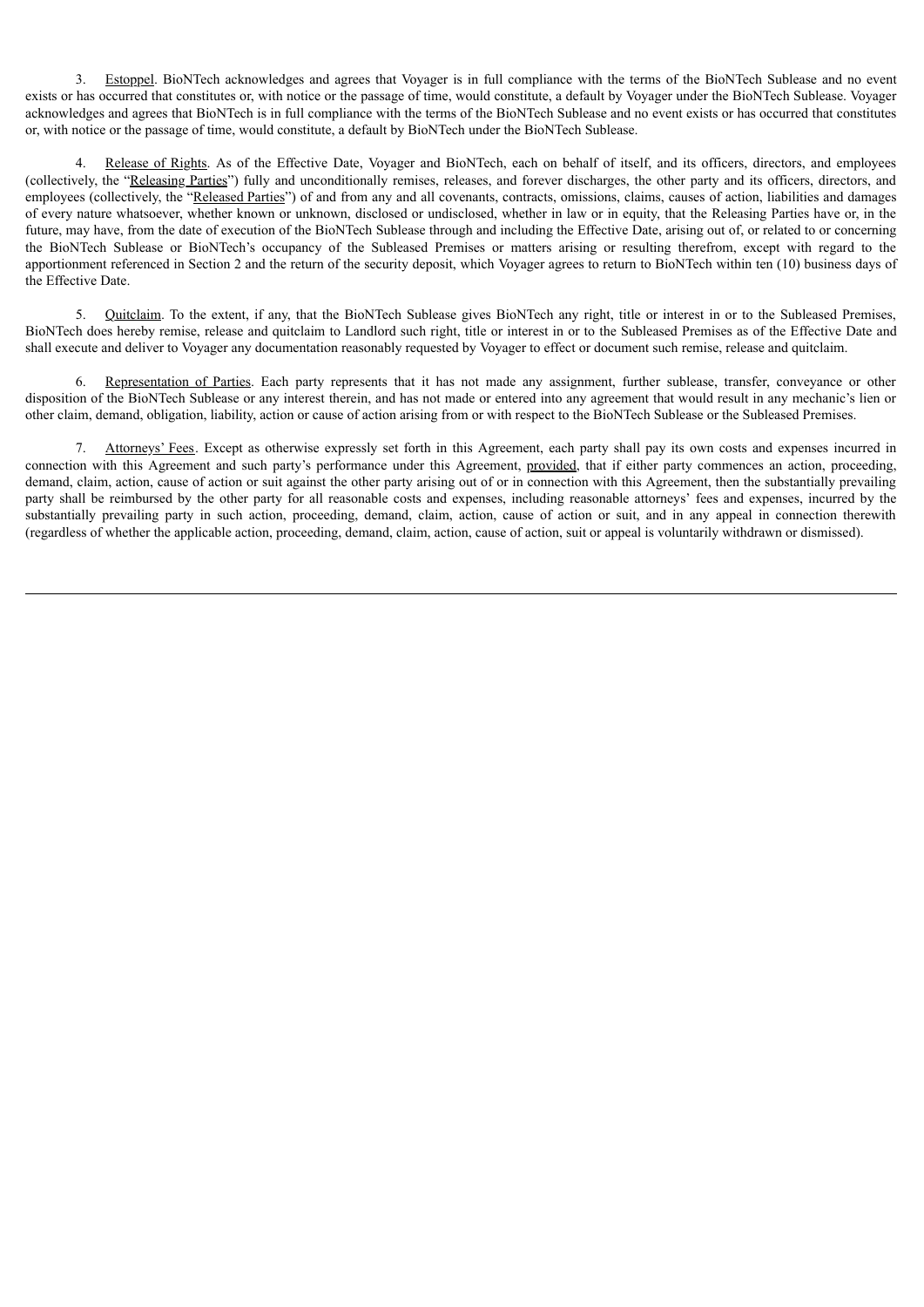8. Integration. The terms of this Agreement are intended by the parties as a final, complete and exclusive expression of their agreement with respect to the terms that are included in this Agreement, and may not be contradicted or supplemented by evidence of any other prior or contemporaneous agreement.

9. Successors and Assigns. Each of the covenants, conditions and agreements contained in this Agreement shall inure to the benefit of and shall apply to and be binding upon the parties hereto and their respective administrators and permitted successors, assigns and sublessees. Nothing in this section shall in any way alter the provisions of the Lease restricting assignment and subletting.

10. Governing Law. This Agreement shall be governed by and construed and enforced in accordance with the laws of the Commonwealth of Massachusetts, without regard to Massachusetts' conflict of law principles.

11. Authority. Each of the parties hereto guarantees, warrants and represents that the execution and consummation of this Agreement have been duly authorized by all appropriate company action, and the individual or individuals signing this Agreement have the power, authority and legal capacity to sign this Agreement on behalf of and to bind all entities, corporations, partnerships, limited liability companies, joint venturers or other organizations and entities on whose behalf such individual or individuals have signed.

12. Counterparts. This Agreement may be executed in one or more counterparts, each of which, when taken together, shall constitute one and the same document.

13. Amendment. No provision of this Agreement may be modified, amended or supplemented except by an agreement in writing signed by Voyager and BioNTech.

14. Waiver of Jury Trial. To the extent permitted by applicable laws, the parties waive trial by jury in any action, proceeding or counterclaim brought by the other party hereto related to matters arising out of or in any way connected with this Agreement or BioNTech's use or occupancy of the Subleased Premises or any claim of injury or damage related to this Agreement or the Subleased Premises*.*

15. Facsimile and PDF Signatures. A facsimile or portable document format (PDF) signature or electronic signature on this Agreement shall be equivalent to, and have the same force and effect as, an original signature.

16. Voluntary Agreement. The parties have read this Agreement and the mutual releases contained in it, and have freely and voluntarily entered into this Agreement.

17. Defined Terms. Capitalized terms not otherwise defined herein shall have the meanings given them in the BioNTech Sublease.

## [REMAINDER OF THIS PAGE INTENTIONALLY LEFT BLANK]